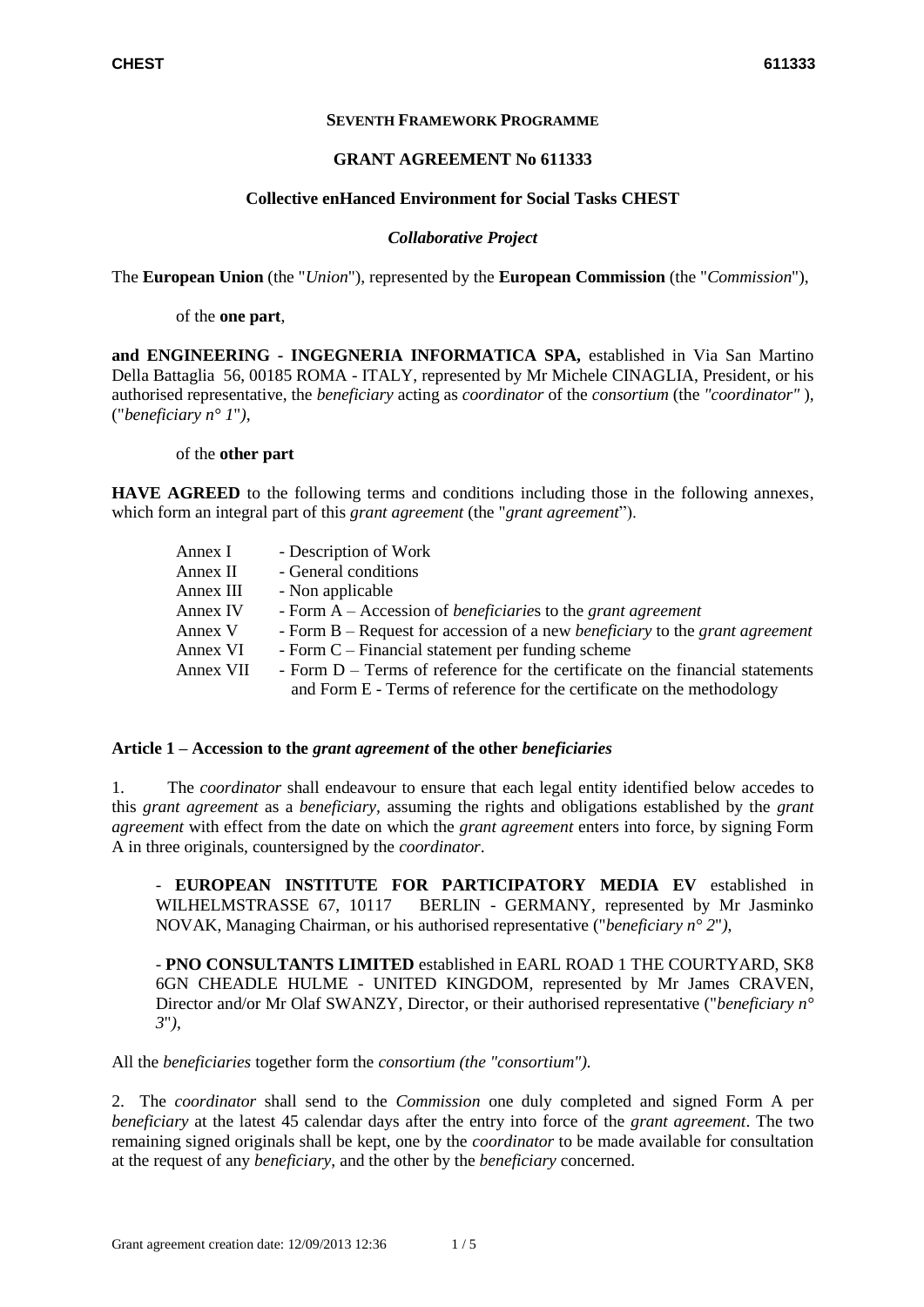3. Should any legal entity identified above, fail or refuse to accede to the *grant agreement* within the deadline established in the previous paragraph, the *Commission* is no longer bound by its offer to the said legal entity(ies). The *consortium* may propose to the *Commission*, within the time-limit to be fixed by the latter*,* appropriate solutions to ensure the implementation of the *project.* The procedure established in Annex II for amendments to this *grant agreement* will apply.

4. The *beneficiaries* are deemed to have concluded a *consortium agreement* (the "*consortium agreement*") regarding the internal organisation of the *consortium.*

# **Article 2 – Scope**

The *Union* has decided to grant a financial contribution for the implementation of the *project* as specified in Annex I, called "**Collective enHanced Environment for Social Tasks** *(CHEST)*" (the "*project*") within the framework of the Specific Programme **"Cooperation"** and under the conditions laid down in this *grant agreement*.

# **Article 3 – Duration and** *start date* **of the** *project*

The duration of the *project* shall be **30** months from **01 October 2013** (hereinafter referred to as the "*start date*").

# **Article 4 – Reporting periods and language of reports**

The *project* is divided into reporting periods of the following duration:

- **P1**: from month **1** to month **12**
- **P2**: from month **13** to month **24**
- **Final**: from month **25** to the last month of the *project*

Any report and deliverable, when appropriate, required by this *grant agreement* shall be in **English**.

# **Article 5 – Maximum financial contribution of the** *Union*

- 1. The maximum financial contribution of the *Union* to the *project* shall be **EUR 2,949,000 (TWO MILLION NINE HUNDRED FORTY-NINE THOUSAND** *EURO*). The actual financial contribution of the *Union* shall be calculated in accordance with the provisions of this *grant agreement*.
- 2. Details of the financial contribution of the *Union* are contained in Annex I to this *grant agreement* which includes:
- a table of the estimated breakdown of budget and financial contribution of the *Union* per activity to be carried out by each of the *beneficiaries* under the *project. Beneficiaries* are allowed to transfer budget between different activities and between themselves in so far as the work is carried out as foreseen in Annex I.
- 3. The bank account of the *coordinator* to which all payments of the financial contribution of the *Union* shall be made is:

Name of account holder: ENGINEERING INGEGNERIA INFORMATICASPA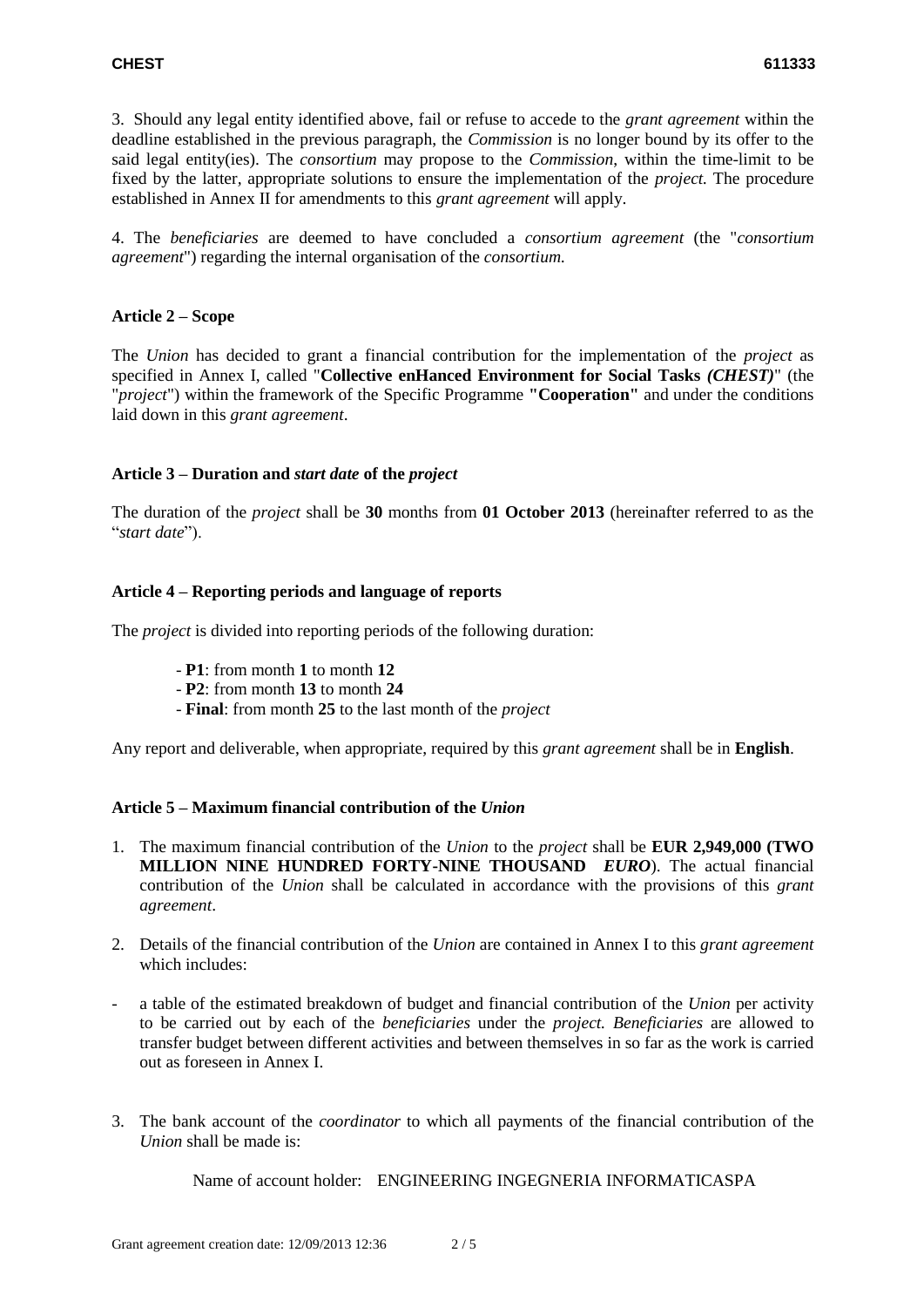| Name of bank:      | INTESA SANPAOLO SPA         |
|--------------------|-----------------------------|
| Account reference: | IT48R0306905093100000003542 |

### **Article 6 –** *Pre-financing*

A *pre-financing* of **EUR 1,572,800 (ONE MILLION FIVE HUNDRED SEVENTY-TWO THOUSAND EIGHT HUNDRED** *EURO*) shall be paid to the *coordinator* within 30 days following the date of entry into force of this *grant agreement*. The *coordinator* shall distribute the *pre-financing* only to the *beneficiaries* who have acceded to the *grant agreement* and after the minimum number of *beneficiaries* required by the *Rules for Participation* as detailed in the call for proposals to which the *project* is related, have acceded to the *grant agreement*.

*Beneficiaries* hereby agree that the amount of **EUR 147,450 (ONE HUNDRED FORTY-SEVEN THOUSAND FOUR HUNDRED FIFTY** *EURO***)**, corresponding to the *beneficiaries*' contribution to the Guarantee Fund referred to in Article II.20 and representing 5% of the maximum financial contribution of the *Union* referred to in Article 5.1, is transferred in their name by the *Commission* from the *pre-financing* into the Guarantee Fund. However, *beneficiaries* are deemed to have received the full *pre-financing* referred to in the first indent and will have to justify it in accordance with the *grant agreement*.

### **Article 7 – Special clauses**

No special **clauses** apply to this *grant agreement*.

## **Article 8 – Communication**

1. Any communication or request concerning the *grant agreement* shall identify the *grant agreement* number, the nature and details of the request or communication and be submitted to the following addresses:

|                                              | For the <i>Commission</i> : European Commission<br>Communications Networks, Content and Technology<br>B-1049 Brussels<br>Belgium |
|----------------------------------------------|----------------------------------------------------------------------------------------------------------------------------------|
| For the <i>coordinator</i> : Mr. Ivan Ficano | Via San Martino Della Battaglia 56<br>00185 ROMA                                                                                 |

2. Reports and deliverables shall be transmitted to the *Commission* according to Article II.4.5.

3. For information or documents to be transferred by electronic means, the following addresses shall be used:

For the *Commission*: CNECT-ICT-611333@EC.EUROPA.EU

For the *coordinator*: ivan.ficano@eng.it

Italy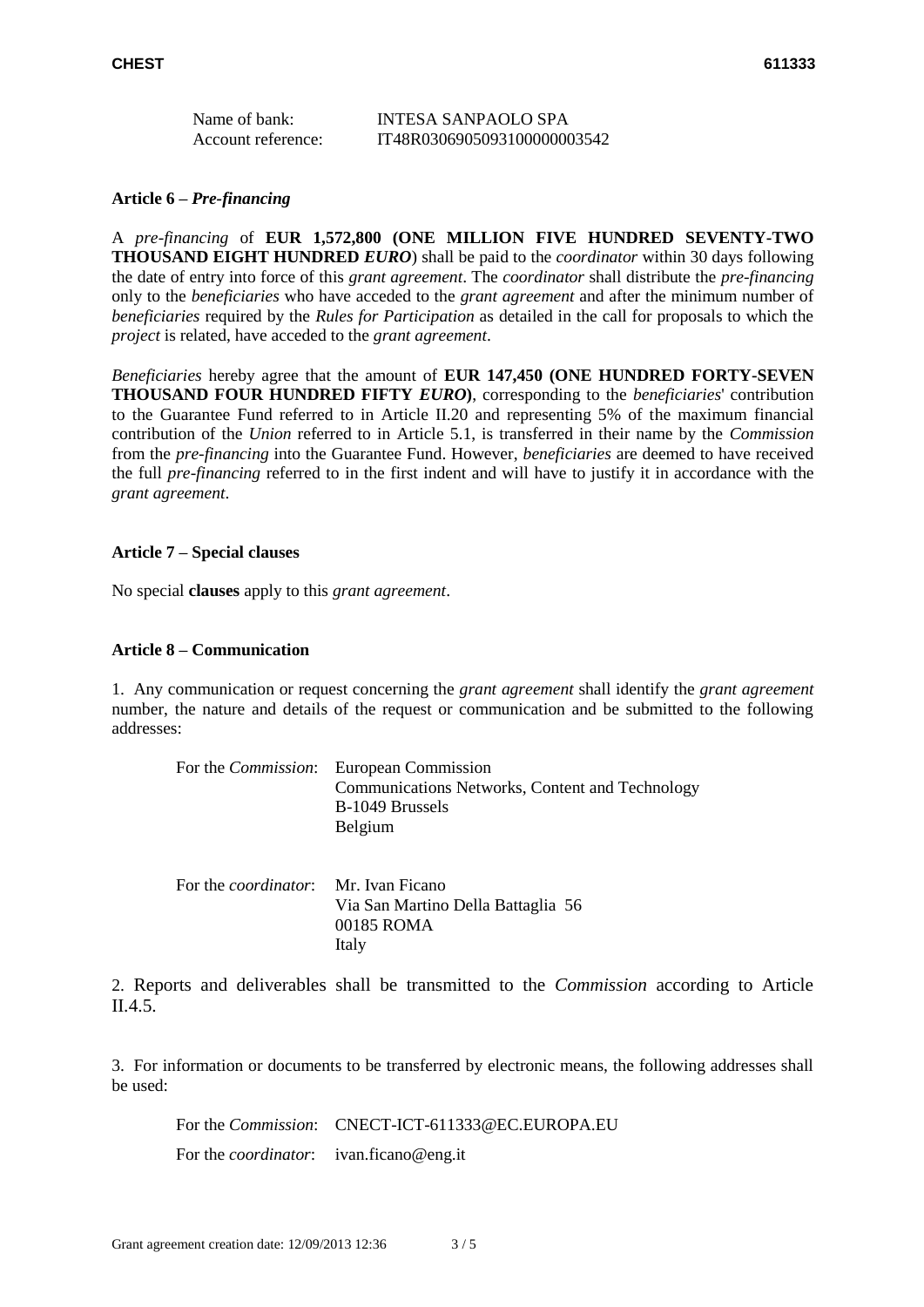4. In case of refusal of the notification or absence of the recipient, the *beneficiary* or the *consortium,*  as the case may be, is deemed to have been notified on the date of the latest delivery, if notification to the *coordinator* has been sent to one of the addresses mentioned in paragraphs 1 and 2 and to their legal representative. Other *beneficiaries* are deemed to have been notified if notification has been sent to the address mentioned in Article 1.1.

5. Any communication or request relating to the processing of personal data (Article II.13) shall be submitted, using the address(es) for the *Commission* identified in paragraphs 1 and 2, to the Controller responsible for the processing: Head of the Programme Operations Unit*.*

# **Article 9 – Applicable law and competent court**

The financial contribution of the *Union* is a contribution from the *Union* research budget with the aim to implement the 7th Research Framework Programme (FP7) and it is incumbent on the *Commission* to execute FP7. Accordingly, this *grant agreement* shall be governed by the terms of this *grant agreement,* the European Community and European Union acts related to FP7, the Financial Regulation applicable to the general budget and its implementing rules and other European Community and European Union law and, on a subsidiary basis, by the law of Belgium.

Furthermore, the *beneficiary* is aware, and agrees, that the *Commission* may take a decision to impose pecuniary obligations, which shall be enforceable in accordance with Article 299 of the Treaty on the Functioning of the European Union and Articles 164 and 192 of the Treaty establishing the European Atomic Energy Community.

Notwithstanding the *Commission*'s right to directly adopt the recovery decisions referred to in the previous paragraph, the General Court, or on appeal, the Court of Justice of the European Union, shall have sole jurisdiction to hear any dispute between the *Union* and any *beneficiary* concerning the interpretation, application or validity of this *grant agreement* and the validity of the decision mentioned in the second paragraph*.*

# **Article 10 – Application of the** *grant agreement* **provisions**

Any provision of this part of the *grant agreement*, shall take precedence over the provisions of any of the Annexes. The provisions of Annex III shall take precedence over the provisions of Annex II, and both shall take precedence over the provisions of Annex I.

The special clauses set out in Article 7 shall take precedence over any other provisions of this *grant agreement*.

# **Article 11 – Entry into force of the** *grant agreement*

This *grant agreement* shall enter into force after its signature by the *coordinator* and the *Commission,* on the day of the last signature.

Done in two originals in **English.**